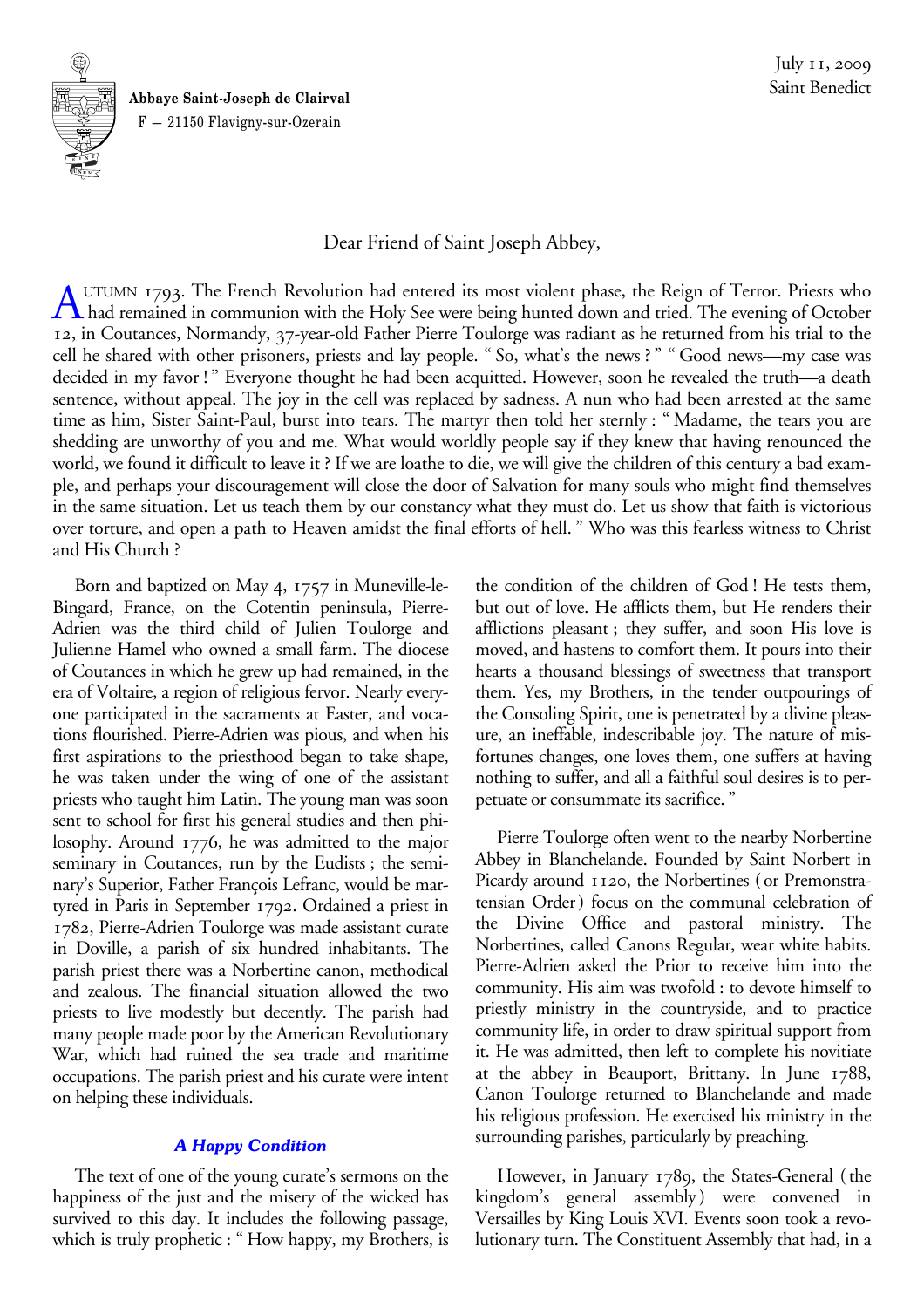daring coup, seized power, had Voltairian tendencies it despised Religious and coveted their property. On February 13, 1790, it abolished monastic orders and nationalized their assets; the Canons Regular were put in the same category as monks. In April, the municipality of Saint-Sauveur-le-Vicomte sent a team of representatives to Blanchelande to take a detailed inventory—it lasted two months—of the abbey's assets, in order to put them up for sale. Each of the five canons was then asked if he wished to "take advantage of the provisions of law in order to leave the monastic life." The Prior and the Sub-Prior responded "yes"; the three other Brothers asked to continue to live in community and follow their Rule. They were told they would be allowed to withdraw to the department's "concentration monastery", where religious from all orders would be rounded up. Faced with this less than reassuring prospect, the three canons quietly left to continue serving parishes. For a year and a half, Pierre Toulorge was lodged at a neighboring farm.

## *Error of judgment*

In July 1790, the National Assembly promulgated the "Civil Constitution of the Clergy," a schismatic act that placed the Church in France under civil authority. From then on, bishops and pastors were to be elected by the people, and the Holy See was stripped of all authority. In November, a new law required priests in public service — bishops, parish priests, curates — to swear an oath of fidelity to the Civil Constitution, under pain of being stripped of their office and, if they persisted, criminal prosecution. In March 1791, Pope Pius VI condemned the Civil Constitution and forbade clergy from taking the schismatic oath. In the meantime, many priests had taken the oath out of ambition, greed, weakness, or ignorance. Some later retracted their oaths when they learned of the papal condemnation.

On August 26, 1792, as the "revolutionary machine" moved inexorably forward, a law was passed calling for the deportation of all public service clergy who had not taken the oath. From then on, their hatred of priests and religion visibly drove the persecutors. The "refractory" priests who remained in France, or who returned after leaving, would soon be subject to death. The faithful clergy *en masse* went into exile. At this point, Father Toulorge made an error of judgment—he thought he was affected by the banishment law, when it only applied to public service priests. He obtained traveling papers and, on September 12, embarked for the nearby Anglo-Norman island of Jersey. There he joined over five hundred priests from the diocese of Coutances, and for five weeks, lived the precarious existence of a penniless exile. However, a confrere in exile pointed out to him his error on the scope of the banishment law. Then Pierre-Adrien, thinking of his country so short of faithful priests, decided to return as soon as possible, in the hope that his absence had not been noticed. He landed secretly on a beach in Cotentin and soon went underground—from November 1792 to September 1793, he lived in hiding, going from village to village in disguise, to celebrate Mass in private homes and to administer the sacraments. Twenty other refractory priests carried out the same ministry in the area. Father Toulorge celebrated Holy Mass with makeshift vestments; he had copied by hand the main prayers from the Missal. He pursued his activity despite being hunted by the local commissioners and revolutionary clubs. Anyone who spotted a refractory priest was encouraged to report him to the authorities, and was promised a reward.

## *A poor beggar*

The evening of September 2, 1793, close to the village of Saint-Nicolas-de-Pierrepont, a passerby saw a " muddy, wet, tired " vagabond appear suddenly from a thicket. Charitably, the woman invited him into her home and lit a fire. His trust having been won, the poor beggar made himself known—it was Father Toulorge. The hostess, in turn, revealed her identity—Sister Saint-Paul, a former Benedictine nun who had been driven from her priory by the Revolution. The priest accepted her hospitality for the night. The next morning, the nun led him, disguised as a woman, to the home of a friend, Marotte Fosse, thinking he would be safer there. But some workers, seeing this unfamiliar woman walk by, noticed his men's stockings and shoes. Tempted by the promised reward, they followed the two suspicious characters from a distance to Marotte's door, and then went to inform the Revolutionary Committee. As Pierre-Adrien was resting in the attic, three national guards knocked so violently on the front door they made it shake. "Open in the name of the Law!" Father Toulorge froze. A guard went to look for Marotte, who had left for work, and made her open the door. The house was searched from top to bottom. The priest had hidden himself under bundles of flax—the national guards stabbed with their bayonets at the pile of bundles. Nothing! They were going to leave, muttering to themselves, when one of them went back to the attic and discovered Pierre-Adrien, as he was coming out of his hiding spot. The priest was immediately arrested and the evidence — vestments, chalice, etc. — seized.

Two days later, the accused were taken to the director of Carentan district to be put on trial. To avoid the death sentence decreed for "returned exiles", Pierre-Adrien hid the fact that he had left France. Commissioner Le Canut, hoping to get him to contradict himself, asked him point-blank: "Have you ever, at this time or at any other time, gone to Jersey or to any other foreign land?" "No." "But a refractory priest we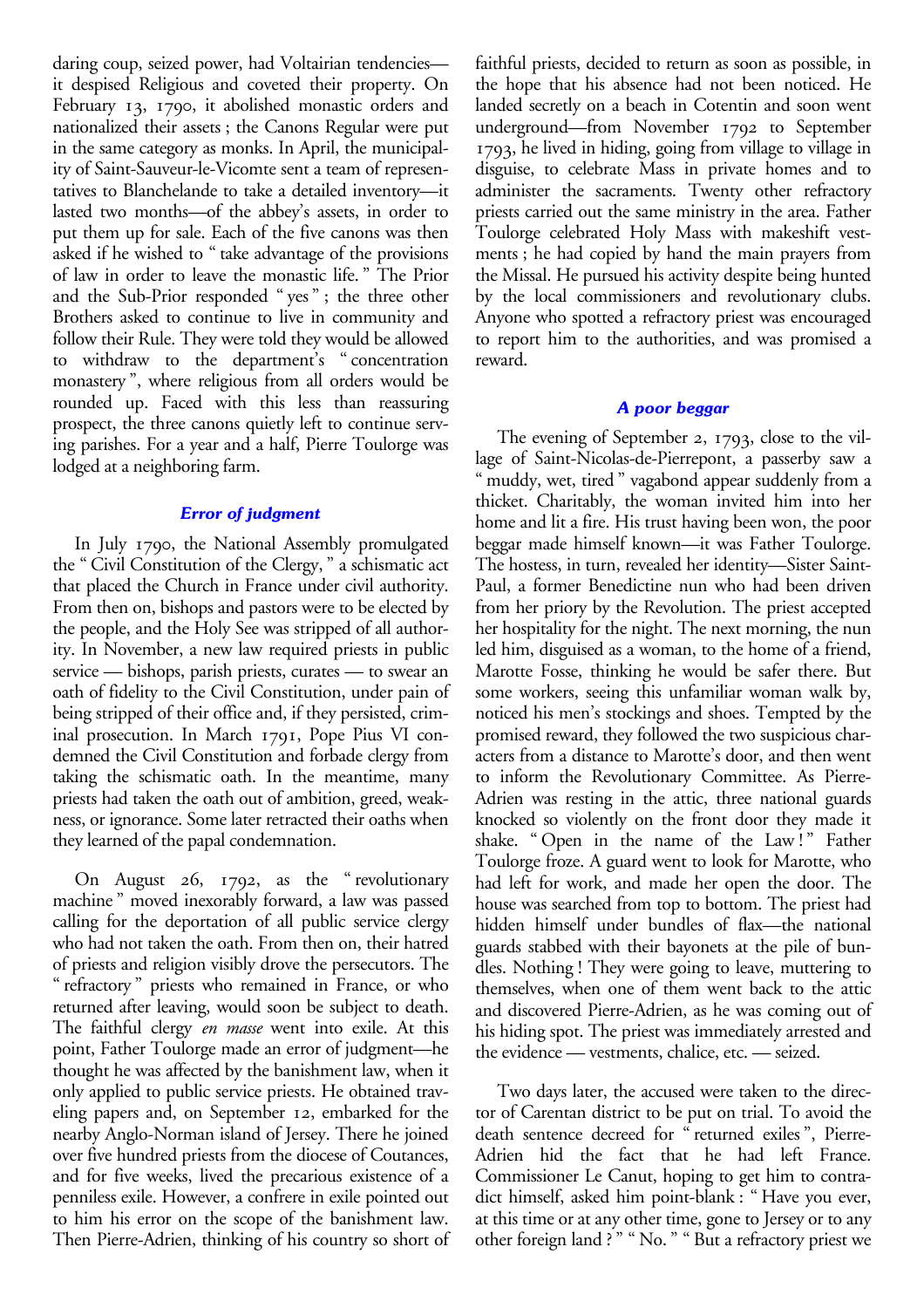interrogated a little while ago told us he had seen you in Jersey." (This was a fabrication by Le Canut.) "I have never left French soil and, if others have told you I have, they are either mistaken or crazy." He was then shown the vestments and the liturgical objects seized from the Fosse home, and he admitted they were his. The judges, uncertain, decided to send the accused to the departmental court in Coutances.

## *"Let your 'yes' be ' yes' and 'no', 'no' "*

Father Toulorge had, to save his life, denied having gone to Jersey. It is true that a defendant is not required to give witness against himself when objective proof of his guilt has not been established. Yet, back in prison, the religious was immediately plagued with remorse. He thought he had failed the truth. JESUS' words echoed in his heart: *Let your 'yes' be 'yes' and your 'no', 'no'* (Mt. 5:37). He felt driven to tell the whole truth, whatever the consequences might be. At dawn on September 8, the feast of the Nativity of the Blessed Virgin MARY, Pierre-Adrien spontaneously confessed that he had spent time in Jersey. The deposition went with him to Coutances, where he was imprisoned the same day. The priest from Normandy arrived in the principal town in the Manche department at the worst possible moment—representative Lecarpentier was staying there, sent by the Convention (the Republic's parliament) to "take every possible measure to wipe out any vestiges of royalty and superstition." Lecarpentier would go down in history as the "Executioner of La Manche." In a few days, one hundred forty people were arrested.

On September 22, 1793, Pierre-Adrien appeared before the administrative Commission of Coutances, charged with determining if he should be declared a "returned exile." Interrogated at length in spite of his physical exhaustion, he admitted his brief emigration to Jersey. The judges, who feared Lecarpentier but would have liked to save the priest's life, declared that "the defendant must be considered an exile," based on the traveling papers in his name, but they did not mention his confession, to allow him a chance to exonerate himself. They then sent him before the criminal court, whose duty it was to sentence him. Although Loisel, the presiding judge in this case, was a Jacobin, he was not a fanatic "terrorist"—no one liked seeing blood run in Lower Normandy. Before the hearing, he tried to save the defendant by suggesting to him that he retract his confession of having emigrated to Jersey and that he vaguely allude to having stayed somewhere in France. The court would be satisfied with it, and Toulorge would avoid the guillotine. Some judges were even ready to answer questions from the president on the priest's behalf, so that he would not have to burden his conscience—he would only have to remain silent. But

he preferred to die than not tell the full truth, even to a French revolutionary court.

The *Compendium of the Catechism of the Catholic Church*, published by Pope Benedict XVI, replies to the question, "What is one's duty toward the truth?": Every person is called to sincerity and truthfulness in acting and speaking. Everyone has the duty to seek the truth, to adhere to it and to order one's whole life in accordance with its demands. In JESUS CHRIST the whole of God's truth has been made manifest. He is '*the truth*'. Those who follow Him live in the Spirit of truth and guard against duplicity, dissimulation, and hypocrisy" (no. 521). Commitment to the truth led Father Toulorge to his heroic decision.

The records of the Tribunal for October 12, 1793 read: "Toulorge, questioned as to whether he was in a position to prove that he had not left the territory of the French Republic, said that he could not, and even admitted to having left French territory and withdrawn to the English island of Jersey." The end of this sentence ("and even admitted…") was added to the margin of the proceedings that had been prepared ahead of time—this detail shows that the court had anticipated giving the benefit of the doubt to the defendant. But his unequivocal confession "forced" the judges to apply the reign of terror's law.

# *Farewell, Messieurs, until Eternity!*

A moving silence followed the reading of the verdict. Then Pierre-Adrien uttered these words: "Deo gratias! (Thanks be to God) … May God's will, not mine, be done! Adieu, Messieurs, until Eternity, if you make yourselves worthy of it!" His face shone with joy. Housewives who passed him as he was being taken back to prison thought he had been acquitted. When evening came, the prisoner dined with a healthy appetite, then went to confession and managed to write three letters. To a friend: "I have very good news to tell you. They have just read me my death sentence. Tomorrow, at two o'clock, I will leave this earth laden with abominations to go to Heaven. My consolation right now is that God is giving me tremendous joy and serenity—and what strengthens me is the hope that soon I will possess my God…" To his brother: "Rejoice, tomorrow you will have a protector in Heaven, if God, as I hope, sustains me, as He has up till now. Rejoice that God has found me worthy of suffering not only prison, but even death for Our Lord JESUS CHRIST. It is not to perishable goods that we must be attached. So turn your eyes toward Heaven, live as a good Christian, and raise your children in the Holy Catholic, Apostolic, and Roman Faith, outside of which there is no salvation." Finally, he announced his imminent martyrdom to an unidentified